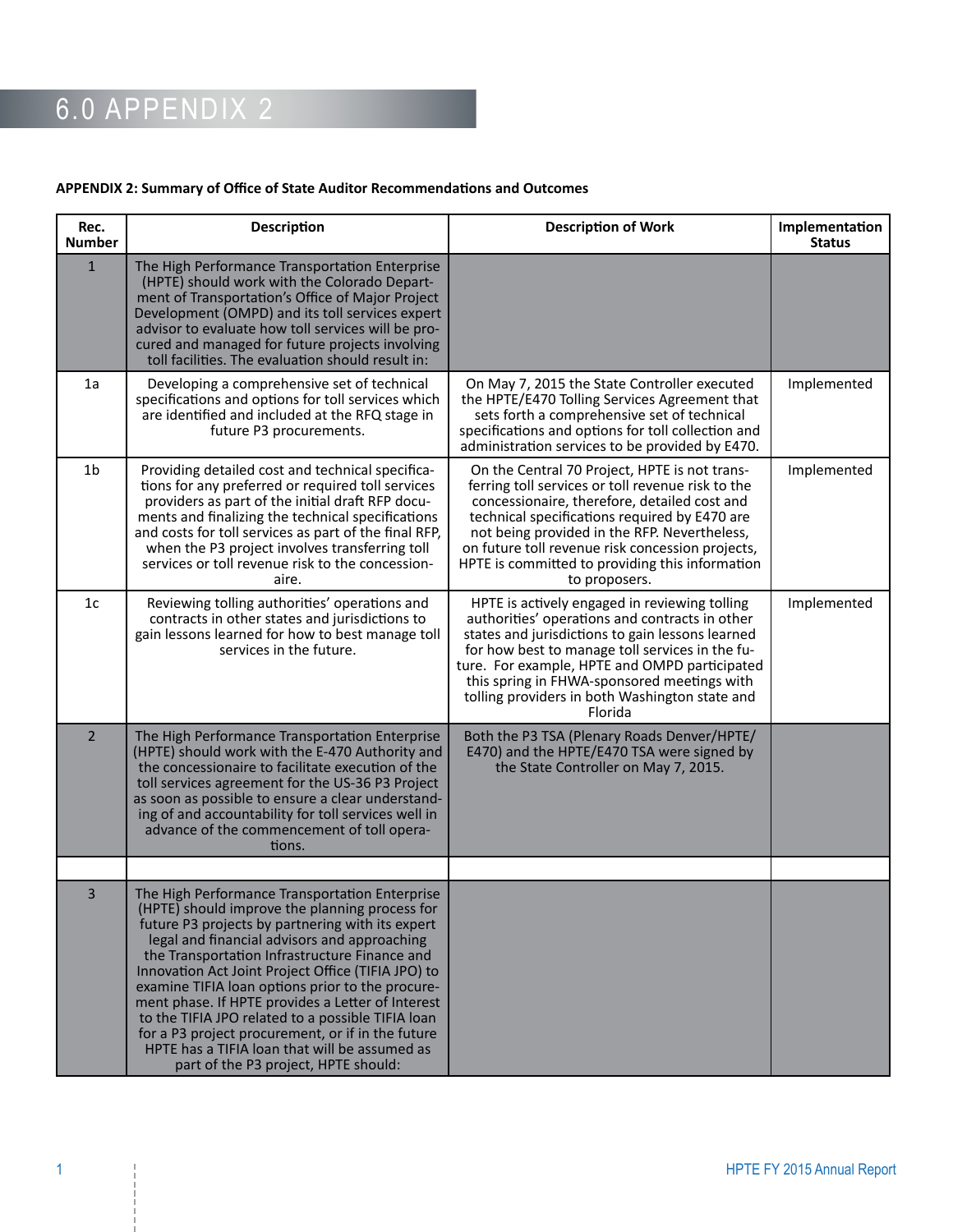| 3a         | Work with its legal and financial advisors and<br>coordinate with TIFIA JPO to prepare a detailed<br>term sheet for inclusion in the draft RFP.                                                                                                                                                        | HPTE will work with its legal and financial advi-<br>sors to coordinate with TIFIA JPO to prepare a<br>term sheet which is as detailed as the TIFIA JPO<br>is prepared to agree for inclusion in any draft<br>RFP for future P3 projects involving TIFIA loans.                                                                                                                                                                       | Implemented |
|------------|--------------------------------------------------------------------------------------------------------------------------------------------------------------------------------------------------------------------------------------------------------------------------------------------------------|---------------------------------------------------------------------------------------------------------------------------------------------------------------------------------------------------------------------------------------------------------------------------------------------------------------------------------------------------------------------------------------------------------------------------------------|-------------|
| 3b         | Update the term sheet during the procurement<br>phase in response to questions from prospective<br>bidders and upon further interactions with TIFIA<br>JPO.                                                                                                                                            | HPTE has developed a format for analyzing<br>actual cost data to be used as a basis for cost<br>estimates and to further refine performance<br>standards for operations and maintenance ele-<br>ments.                                                                                                                                                                                                                                | Implemented |
| 3c         | Ensure adequate detail on the project scope of<br>services is defined and included in the RFQ and<br>initial RFP.                                                                                                                                                                                      | HPTE agrees to work with OMPD and CDOT to<br>develop standardized reporting formats for ana-<br>lyzing actual cost data to be used as a basis for<br>cost estimates and to further refine performance<br>standards for operations and maintenance ele-<br>ments.                                                                                                                                                                      | Implemented |
|            |                                                                                                                                                                                                                                                                                                        | HPTE's experience with the US-36 P3 Project and<br>the observations of this audit report will inform<br>this work, much of which is already being done<br>for the I-70E project.                                                                                                                                                                                                                                                      |             |
| $\sqrt{4}$ | The High Performance Transportation Enterprise<br>(HPTE) should:                                                                                                                                                                                                                                       |                                                                                                                                                                                                                                                                                                                                                                                                                                       |             |
| 4a         | Formalize practices for completing a thorough<br>review of all major project components during<br>the project development phase so that adequate<br>information is available to identify the best value<br>option and to provide adequate detail to pro-<br>spective bidders in the procurement phase. | HPTE and OMPD, working under an MOU which<br>establishes roles and responsibilities between<br>the two, continue to formalize practices for mak-<br>ing sure we are doing a thorough review of all<br>major components during the project develop-<br>ment phase so that adequate information is<br>available to identify the best value option and to<br>provide adequate detail to prospective bidders<br>in the procurement phase. | Implemented |
| 4b         | Work with the Colorado Department of Trans-<br>portation (CDOT) to develop standardized report-<br>ing formats for analyzing actual cost data to be<br>used as a basis for cost estimates and to further<br>refine performance standards for operations and<br>maintenance elements.                   | HPTE has developed a format for analyzing<br>actual cost data to be used as a basis for cost<br>estimates and to further refine performance<br>standards for operations and maintenance ele-<br>ments.                                                                                                                                                                                                                                | Implemented |
| 4c         | Ensure adequate detail on the project scope of<br>services is defined and included in the RFQ and<br>initial RFP.                                                                                                                                                                                      | HPTE agrees to work with OMPD and CDOT to<br>develop standardized reporting formats for ana-<br>lyzing actual cost data to be used as a basis for<br>cost estimates and to further refine performance<br>standards for operations and maintenance ele-<br>ments.<br>HPTE's experience with the US-36 P3 Project and                                                                                                                   | Implemented |
|            |                                                                                                                                                                                                                                                                                                        | the observations of this audit report will inform<br>this work, much of which is already being done<br>for the I-70E project.                                                                                                                                                                                                                                                                                                         |             |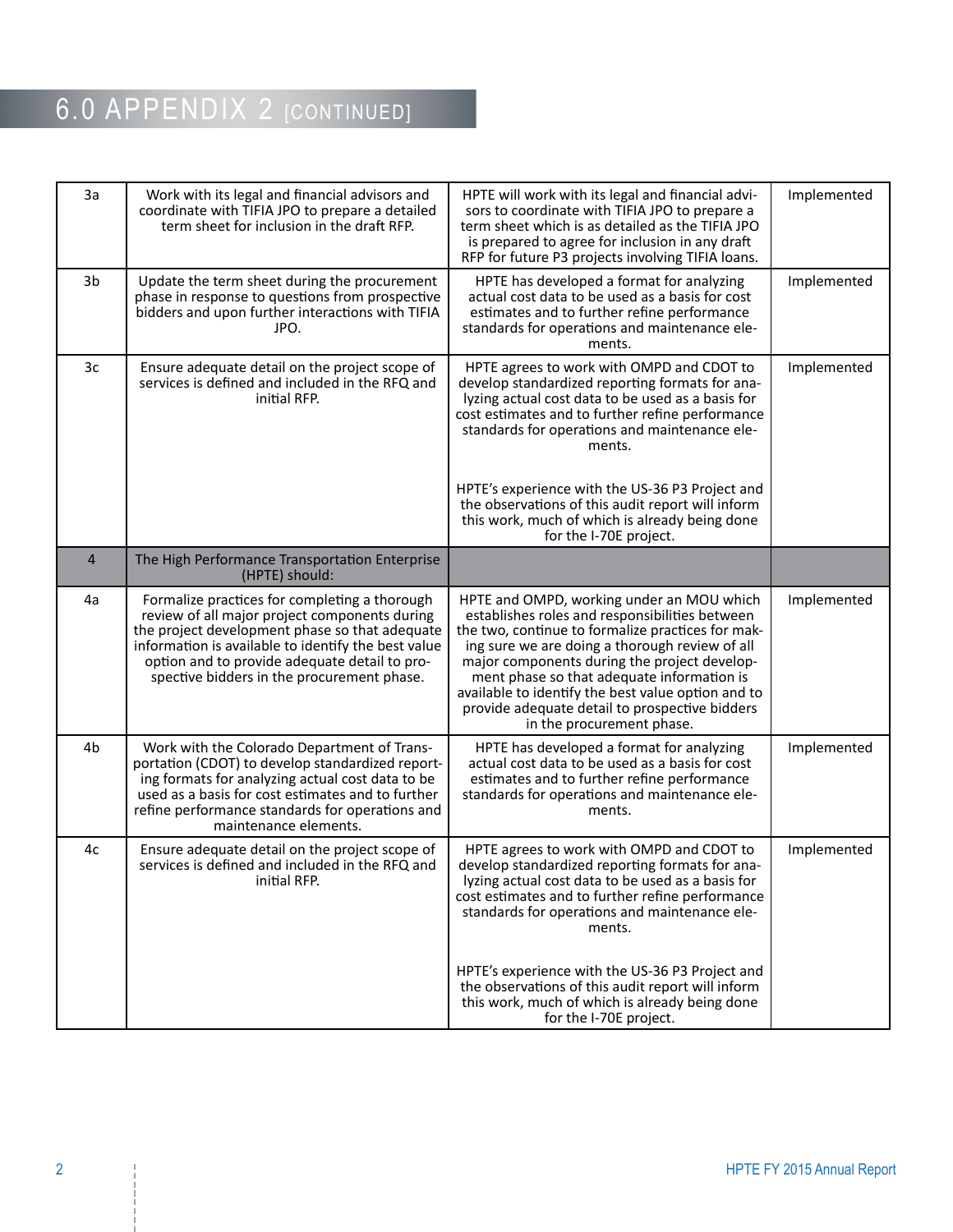| 5              | The High Performance Transportation Enterprise<br>(HPTE) should use the experience gained from<br>the US-36 P3 Project and build comprehensive<br>project schedules for future activities on the US-<br>36 P3 Project as well as for future P3 projects.                                                                                                                                                                                                                                                                                                                                                                                           |                                                                                                                                                                                                                                                                                                                                                                                                                                                                          |                          |
|----------------|----------------------------------------------------------------------------------------------------------------------------------------------------------------------------------------------------------------------------------------------------------------------------------------------------------------------------------------------------------------------------------------------------------------------------------------------------------------------------------------------------------------------------------------------------------------------------------------------------------------------------------------------------|--------------------------------------------------------------------------------------------------------------------------------------------------------------------------------------------------------------------------------------------------------------------------------------------------------------------------------------------------------------------------------------------------------------------------------------------------------------------------|--------------------------|
| 5a             | Specifically, project schedules should:<br>Identify all key tasks and include well-defined,<br>appropriately-linked project activities.                                                                                                                                                                                                                                                                                                                                                                                                                                                                                                            | The May 29th Addendum to the I-70 East<br>Request for Qualifications (RFQ), which was<br>released by the HPTE along with the Bridge En-<br>terprise, contained a comprehensive schedule to<br>prospective proposers and the industry.                                                                                                                                                                                                                                    | Implemented              |
| 5 <sub>b</sub> | Assign resources and project costs to tasks and<br>project activities.                                                                                                                                                                                                                                                                                                                                                                                                                                                                                                                                                                             | HPTE and BE worked closely with advisors on the<br>I-70 East Project and developed a comprehen-<br>sive internal schedule that assigned resources<br>and projects costs and tasks to specific project<br>activities.                                                                                                                                                                                                                                                     | Implemented              |
| 5c             | Specify realistic, achievable timeframes and due<br>dates for when the work needs to be completed.                                                                                                                                                                                                                                                                                                                                                                                                                                                                                                                                                 | HPTE, working with OMPD, will ensure that<br>adequate detail on the project scope of services<br>with clear definition, and an appropriate level of<br>detail, will be included in future RFQs and initial<br>RFPs. For example, the May 29th Addendum to<br>the I-70 East Request for Qualifications (RFQ)<br>and the September 15 RFP, HPTE, along with<br>the Bridge Enterprise, included a comprehen-<br>sive schedule to prospective proposers and the<br>industry. | Implemented              |
| 5d             | Include adequate detail on how the work will be<br>accomplished to enable responsible parties to<br>accomplish project activities in accordance with<br>the project schedule.                                                                                                                                                                                                                                                                                                                                                                                                                                                                      | On the I-70 East Project, HPTE worked closely<br>with CDOT, the BE and our consultants to de-<br>velop a comprehensive project schedule that<br>assigns resources and project costs to each task.<br>The schedule is updated on an as needed basis<br>to reflect changes in Project conditions.                                                                                                                                                                          | Implemented              |
| 6              | The High Performance Transportation Enterprise<br>(HPTE) should ensure the HPTE Board has ad-<br>equate information to support decision-making<br>by developing policies outlining the key points<br>in the P3 decision-making and procurement<br>processes where the Project Value Analysis and<br>updates must be performed. Policies should<br>specifically require performance of Project Value<br>Analyses prior to (1) the decision to pursue the<br>project as a P3, (2) selection of the preferred bid-<br>der and negotiations, and (3) financial close.                                                                                  | Transportation Commission decided to move for-<br>ward with the I-70 East Project as a P3 project.<br>This policy will be added to the P3 Management<br>Manual (see Recommendation 13).                                                                                                                                                                                                                                                                                  | Partially<br>Implemented |
|                |                                                                                                                                                                                                                                                                                                                                                                                                                                                                                                                                                                                                                                                    |                                                                                                                                                                                                                                                                                                                                                                                                                                                                          |                          |
| $\overline{7}$ | The High Performance Transportation Enter-<br>prise (HPTE) should expand upon its Transpar-<br>ency Policy, the Governor's Executive Order D<br>2014-010, and the Transparency Outreach Public<br>Engagement Plan and develop a comprehensive<br>communications plan for informing and soliciting<br>input from stakeholders, policy makers, and the<br>general public for future P3 projects. Addition-<br>ally, HPTE should maintain adequate and com-<br>plete records of meetings and outreach efforts<br>to follow up on outstanding issues and to assist<br>with evaluating the effectiveness of its compre-<br>hensive communications plan. | The HPTE completed a Communications Plan<br>that meets the goals of Gov. John Hickenlooper's<br>Executive Order D 2014-010 and HTPE Board's<br>Transparency Policy and produces a desired<br>future state whereby increased communication<br>enables broad understanding among key stake-<br>holders and members of the general public of<br>HPTE's mission, its policies and procedures.                                                                                | Implemented              |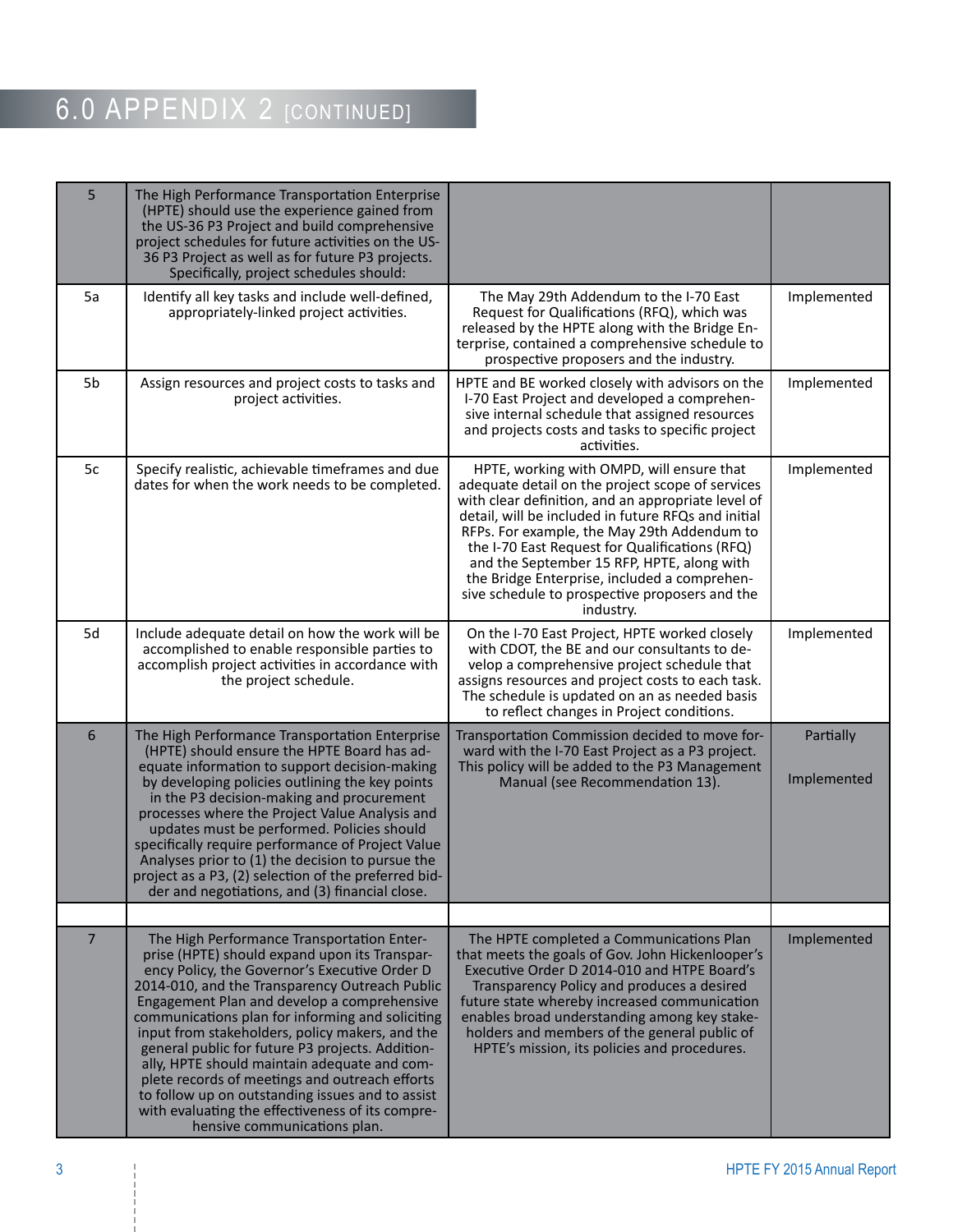| 8  | The High Performance Transportation Enter-<br>prise (HPTE) should continue to work with the<br>Office of the Attorney General to develop a<br>comprehensive open records and transparency<br>plan for its P3 program that ensures compli-<br>ance with the Colorado Open Records Act and<br>with best practices. HPTE's plan should identify<br>the key documents developed prior and during<br>procurement, as well as during the construction<br>and operation phases, that will become public<br>records and determine milestones for when such<br>documents will be released. HPTE should list<br>these documents and their release dates in com-<br>munications to prospective bidders as appropri-<br>ate and make the open records and transparency<br>plan and public records available to the public on<br>its internet site. | The HPTE Board of Directors approved the<br>First Amended Transparency Policy Relating to<br>Public-Private Partnerships at their August 19,<br>2015 meeting. The policy balances the needs for<br>transparency with confidentiality in a competi-<br>tive bidding process. The policy will help the<br>public understand the timing of documents that<br>will be released during a P3 procurement. | Implemented |
|----|----------------------------------------------------------------------------------------------------------------------------------------------------------------------------------------------------------------------------------------------------------------------------------------------------------------------------------------------------------------------------------------------------------------------------------------------------------------------------------------------------------------------------------------------------------------------------------------------------------------------------------------------------------------------------------------------------------------------------------------------------------------------------------------------------------------------------------------|-----------------------------------------------------------------------------------------------------------------------------------------------------------------------------------------------------------------------------------------------------------------------------------------------------------------------------------------------------------------------------------------------------|-------------|
|    |                                                                                                                                                                                                                                                                                                                                                                                                                                                                                                                                                                                                                                                                                                                                                                                                                                        |                                                                                                                                                                                                                                                                                                                                                                                                     |             |
| 9  | The High Performance Transportation Enter-<br>prise (HPTE) should work with the Colorado<br>Department of Transportation's (CDOT's) Official<br>Records Custodian to assess its records reten-<br>tion needs and develop processes and systems<br>for records retention as outlined by statute,<br>the Records Management Manual, and CDOT<br>policies, procedures, and schedules. Specifically,<br><b>HPTE</b> should:                                                                                                                                                                                                                                                                                                                                                                                                                |                                                                                                                                                                                                                                                                                                                                                                                                     |             |
| 9a | Inventory HPTE records and document the<br>storage methods and retention requirements<br>for both public and protected documents that<br>statutes or procedures require be retained.                                                                                                                                                                                                                                                                                                                                                                                                                                                                                                                                                                                                                                                   | To create the HPTE Unique Records Schedule<br>with the CDOT Records Custodian HPTE first had<br>to document its storage methods and retention<br>requirements for its public and protected docu-<br>ments. A memorandum from staff to the HPTE<br>Director outlines this process.                                                                                                                   | Implemented |
| 9b | Review existing CDOT records retention sched-<br>ules, identify areas where the schedules are not<br>adequate to meet HPTE's document manage-<br>ment and retention requirements for long-term<br>P3 projects, develop HPTE-specific records<br>retention schedules, and submit the schedules<br>to appropriate authorities for approval.                                                                                                                                                                                                                                                                                                                                                                                                                                                                                              | HPTE worked with the CDOT Records Custodian<br>to create a records retention schedule in April of<br>this year.                                                                                                                                                                                                                                                                                     | Implemented |
| 10 | The High Performance Transportation Enterprise<br>(HPTE) should assess and evaluate resources for<br>procuring a comprehensive document manage-<br>ment system suitable for efficiently managing,<br>maintaining, and accessing the documents as-<br>sociated with long-term P3 projects.                                                                                                                                                                                                                                                                                                                                                                                                                                                                                                                                              | HPTE entered into a contract with Aconex in<br>June of this year. Aconex, is a sophisticated<br>cloud based document management software<br>program that will allow HPTE to efficiently man-<br>age, maintain, and accessing the documents<br>associated with long-term P3 projects                                                                                                                 | Implemented |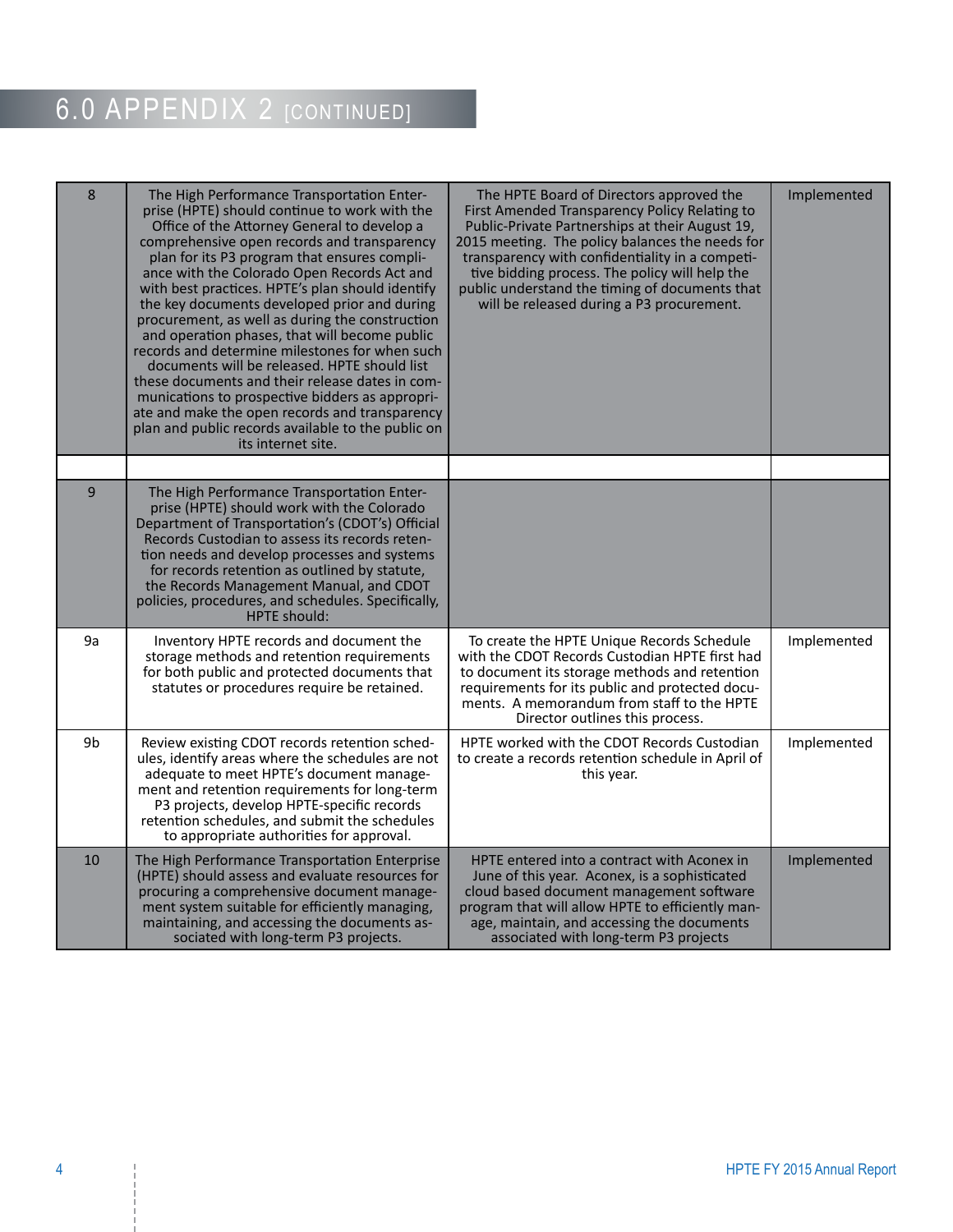| 11              | The High Performance Transportation Enterprise<br>(HPTE) should review processes and establish an<br>adequate system of internal control for monitor-<br>ing the performance and budget for contracted<br>expert advisors to ensure the work remains<br>within the budgeted amount and the services<br>delivered are of sufficient quality and delivered<br>in accordance with the requirements set forth in<br>the contract. Additionally, HPTE should consider<br>implementing the contract monitoring best prac-<br>tices outlined in statute and State Fiscal Rule 3-1. | Currently HPTE has tasked its Procurement<br>liaison to track all of HPTE and OMPD's open<br>contracts and task orders. Staff receives a<br>weekly update on current work, what work is in<br>the pipeline and what contract or task orders will<br>soon expire. HPTE worked with CDOT to ensure<br>it is now complying with Fiscal Rule 3-1. HPTE<br>also continues to have weekly meetings with its<br>Budget Analyst to review the budget and future<br>obligations. Discussed are current and future<br>needs, budget expended to date, projected bud-<br>get expenditures, and remaining funds on each<br>contract. | Implemented |
|-----------------|-----------------------------------------------------------------------------------------------------------------------------------------------------------------------------------------------------------------------------------------------------------------------------------------------------------------------------------------------------------------------------------------------------------------------------------------------------------------------------------------------------------------------------------------------------------------------------|--------------------------------------------------------------------------------------------------------------------------------------------------------------------------------------------------------------------------------------------------------------------------------------------------------------------------------------------------------------------------------------------------------------------------------------------------------------------------------------------------------------------------------------------------------------------------------------------------------------------------|-------------|
|                 |                                                                                                                                                                                                                                                                                                                                                                                                                                                                                                                                                                             |                                                                                                                                                                                                                                                                                                                                                                                                                                                                                                                                                                                                                          |             |
| 12              | The High Performance Transportation Enterprise<br>(HPTE) should work with the Colorado Depart-<br>ment of Transportation (CDOT) to develop a<br>comprehensive monitoring framework and<br>systematic mechanisms for managing and moni-<br>toring the concessionaire during the 50-year<br>operations phase of the concession agreement.<br>Specifically, HPTE should work with CDOT to:                                                                                                                                                                                     |                                                                                                                                                                                                                                                                                                                                                                                                                                                                                                                                                                                                                          |             |
| 12a             | Execute a project-specific agreement for the US-<br>36 P3 Project specifying in detail HPTE's, CDOT's,<br>and their contractors' respective roles and<br>responsibilities for operations and maintenance<br>monitoring.                                                                                                                                                                                                                                                                                                                                                     | The HPTE Board approved the Second Amend-<br>ment to the HPTE US 36 Concession Agreement<br>Intra-Agency Agreement on October 14 and<br>the Transportation Commission approved it<br>on October 15. The IAA spells out both HPTE's<br>and CDOT's roles and responsibilities regarding<br>oversight of the Plenary Roads Denver US 36<br>Concession Agreement and assigns OMPD as the<br>oversight division.                                                                                                                                                                                                              | Implemented |
| 12 <sub>b</sub> | Review and revise, as appropriate, the contract<br>with the engineering firm responsible for moni-<br>toring the concessionaire's technical require-<br>ments to ensure adequate controls are in place<br>to prevent the engineering firm from monitoring<br>its own work.                                                                                                                                                                                                                                                                                                  | The contracted engineering firm that is provid-<br>ing OMPD with technical monitoring support has<br>engaged a subcontractor to independently moni-<br>tor its engineering design work on the US 36 P3<br>project; and HPTE and OMPD/CDOT will ensure<br>that the subcontractor's work comes to them<br>directly and that there are appropriate firewalls<br>and other contractual controls in place to ensure<br>that the engineering firm is not monitoring its<br>own work.                                                                                                                                           | Implemented |
| 12c             | Provide training through "scenario workshops"<br>to educate and obtain input from CDOT opera-<br>tions and maintenance personnel on the per-<br>formance standards and related requirements<br>outlined in the concession agreement.                                                                                                                                                                                                                                                                                                                                        | On July 30, HPTE and CDOT conducted a scenario<br>workshop with Operations, Maintenance and<br>Traffic staff. The workshop identified a number<br>of points of clarification about the concession<br>agreement that have since been worked out<br>with Plenary Roads Denver.                                                                                                                                                                                                                                                                                                                                             | Implemented |
| 12d             | Use the information developed through the<br>"scenario workshops" to develop detailed<br>monitoring management plans that ensure<br>adequate technical review, provide for managing<br>incidents and emergencies, establish protocols<br>for addressing noncompliance, and incorporate<br>processes for change and claims management<br>for the operations phase.                                                                                                                                                                                                           | HPTE's Concession Agreement oversight consul-<br>tant completed the Monitoring Management<br>Plan in mid-September that incorporates the in-<br>formation received from the scenario workshop.                                                                                                                                                                                                                                                                                                                                                                                                                           | Implemented |